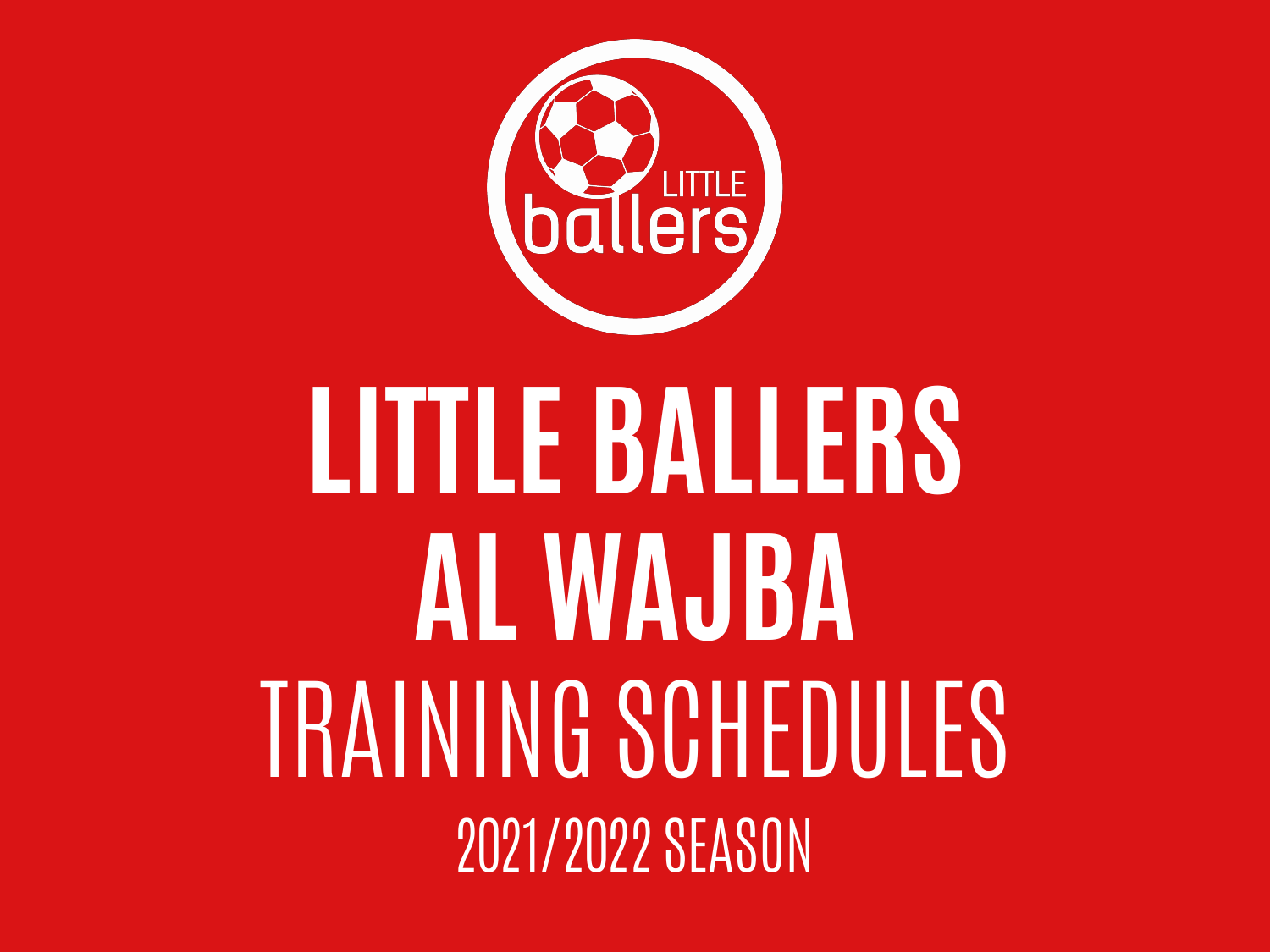### **LITTLE BALLERS AL WAJBA - AGE GUIDE**

| <b>AGE GROUP</b> | AGE AS OF SEPT 1ST 2021 | <b>GUIDE</b>                          |
|------------------|-------------------------|---------------------------------------|
| UNDER 3          | 2 YEARS OLD             | MAY TURN 3 THROUGHOUT THE YEAR        |
| UNDER 4          | 3 YEARS OLD             | <b>MAY TURN 4 THROUGHOUT THE YEAR</b> |
| <b>UNDER 5</b>   | 4 YEARS OLD             | <b>MAY TURN 5 THROUGHOUT THE YEAR</b> |
| UNDER 6          | 5 YEARS OLD             | MAY TURN 6 THROUGHOUT THE YEAR        |

#### YOUR CHILD'S AGE GROUP IS DETERMINED BY THEIR AGE AS OF SEPTEMBER 1ST, 2021.

PLEASE NOTE THAT YOUR CHILD WILL STAY IN THE SAME AGE GROUP FOR THE ENTIRETY OF THE 2021/2022 SEASON (MUCH LIKE SCHOOL GRADES).

PLAYERS MAY BE ASKED TO MOVE TO A DIFFERENT TEAM AT ANY STAGE OF THE SEASON TO ALIGN WITH THEIR RESPECTIVE ABILITIES AND DEVELOPMENT, AS PER THE COACHES DISCRETION.

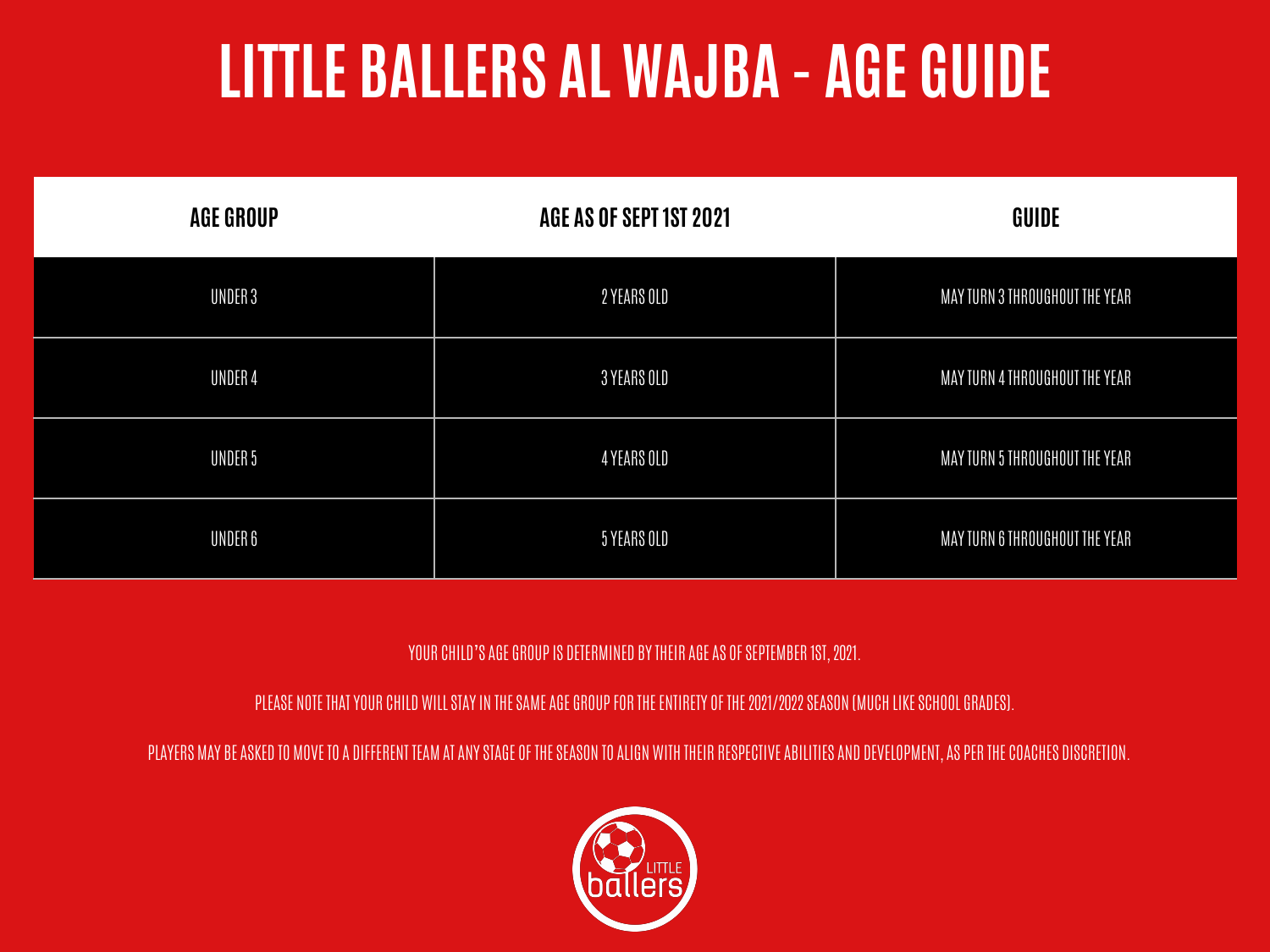## **LITTLE BALLERS - AL WAJBA** TERM 3: MAY 1ST - JULY 9TH

| <b>TEAM</b>             | WEDNESDAY         | <b>FRIDAY</b>     | <b>SATURDAY</b>   |
|-------------------------|-------------------|-------------------|-------------------|
| <b>UNDER 3 LIONS</b>    |                   | $*8.00 - 8.30$ AM |                   |
| <b>UNDER 4 CHEETAHS</b> | $*3.30 - 4.15$ PM |                   | $*8.00 - 8.45AM$  |
| <b>UNDER 4 PANTHERS</b> | $*4.15 - 5.00$ PM |                   | $*8.45 - 9.30$ AM |

\*PLEASE NOTE; YOUR CHILD'S TRAINING SESSION WILL TAKE PLACE **INDOORS**.